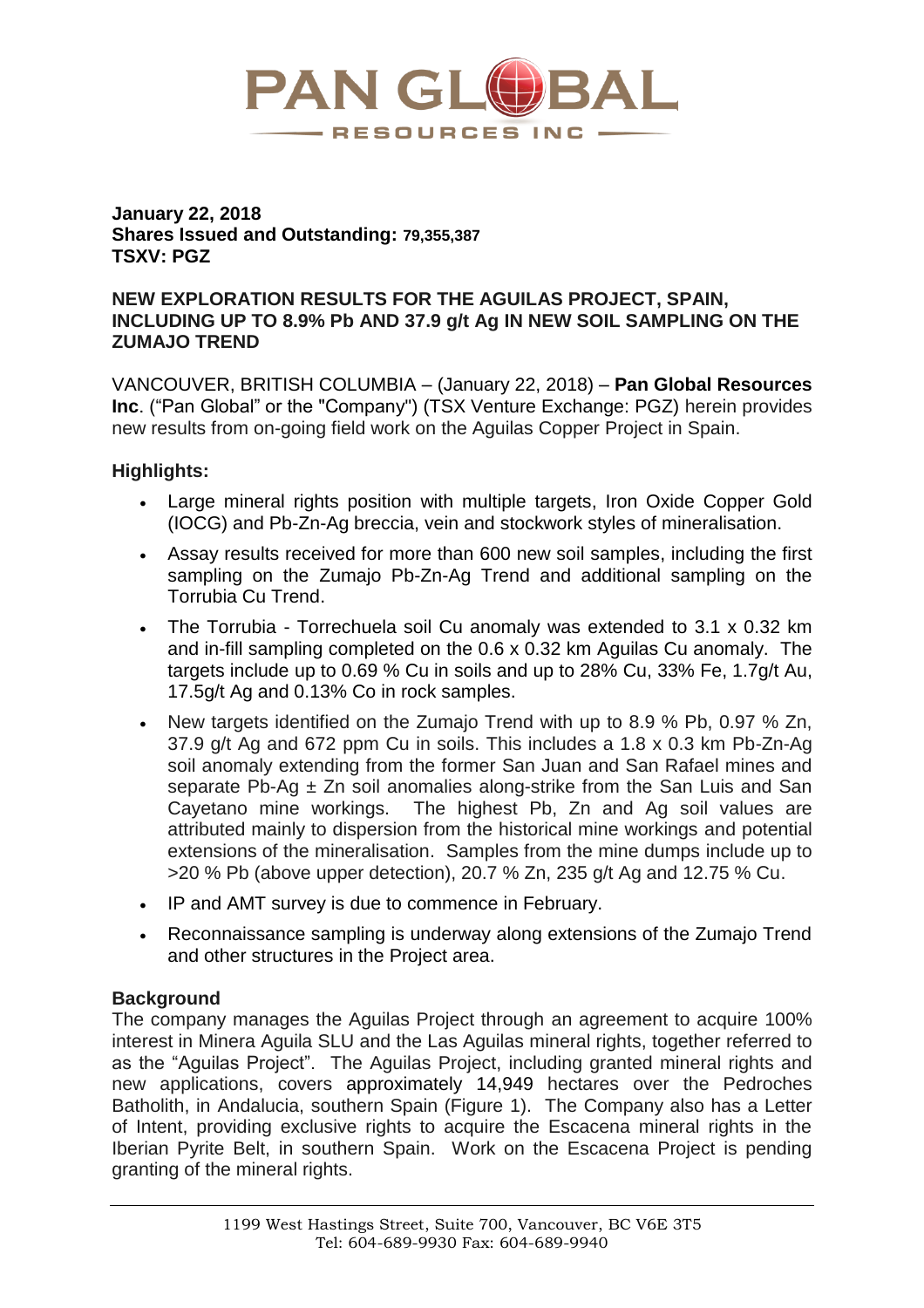### **Torrubia Cu Trend – New soil sample results**

Assay results were received for approximately 280 additional soil samples on the Torrubia Cu Trend, extending and in-filling the previous sampling. Samples were collected every 20 m on lines spaced 100 m apart. The results highlight two large untested Cu  $(\pm$  Fe, Co, Ag, Au) anomalies, including the Torrubia-Torrechuela target and Cerro Aguilas target (Figure 2). Small ancient mine workings occur along the Trend. The style of mineralisation, alteration and metal association is typical of hematite-dominant Iron Oxide Copper Gold type deposits.

The latest soil results have extended the Torrubia-Torrechela soil Cu anomaly a further 300 m to the North. The soil anomaly is now 3.1 x 0.32 km with values from >40 ppm (approximately 4 x background) to 0.68 % Cu. Previously reported rock sampling from the same area includes numerous samples with >1% Cu, and up to 28 % Cu, 17.5 g/t Ag, 1.7 g/t Au and 0.12 % Co. The new results show sporadic anomalous Cu in soil in an area of low relief to the East of the Torrubia-Torrechuela target, further suggesting additional potential on adjacent structures.

The new results confirm continuity of the Cerro Aguila Cu anomaly and shows the target is open to the North. Soil sample values range from >40 ppm to 1470 ppm Cu. Previously reported rock sample results in the area include several samples with >1% Cu and up to 11.7% Cu, 0.13% Co and 4.3 g/t Ag.

### **Zumajo Trend – New soil sample results**

The first soil sampling results over the Zumajo Trend highlights several strong Pb-Zn-Ag anomalies (Figure 3). A total of 344 samples were collected every 20 m on lines spaced 100 m to 800 m apart. The Zumajo Trend comprises numerous small historical mine workings and shafts along a 20 km west-north-west trending series of linear structures and splays. This includes polymetallic (Pb,  $Zn$ , Ag  $\pm$  Cu, barite and fluorite) vein, breccia and stock work style mineralisation. Historical records indicate the structures hosting the mineralisation are up to 18 m wide.

The new results highlight a 1.8 x 0.3 km Pb-Zn-Ag soil anomaly extending from the historical San Juan and San Rafael mines. Separate anomalies extend for up to 0.7 km and 0.4 km respectively, extending from the San Luis and San Cayetano mines. The soil results include numerous samples with  $> 1$  % Pb, and maximum values of 8.9 % Pb, 0.97 % Zn, 37.9 g/t Ag and 672 ppm Cu. Many of the highest values are attributed to contamination/dispersion from the historical mining as well as indicating potential extensions of the mineralisation along strike from the mines. Previously reported rock grab samples from the mine dumps include values up to >20 % Pb (above upper detection), 20.7 % Zn, 235 g/t Ag and 12.75 % Cu.

The Zumajo Trend is largely untested since mining ceased in the mid-1950's. The only drilling was in the 1970's over a 600m section of the Zumajo structure near the San Luis mine with reported intervals up to 10 m with Pb and Cu mineralisation (no assays were reported).

#### **On-going exploration**

• Reconnaissance prospecting on extensions of the Zumajo Trend and other structures/targets in the region identified from a recent detailed geology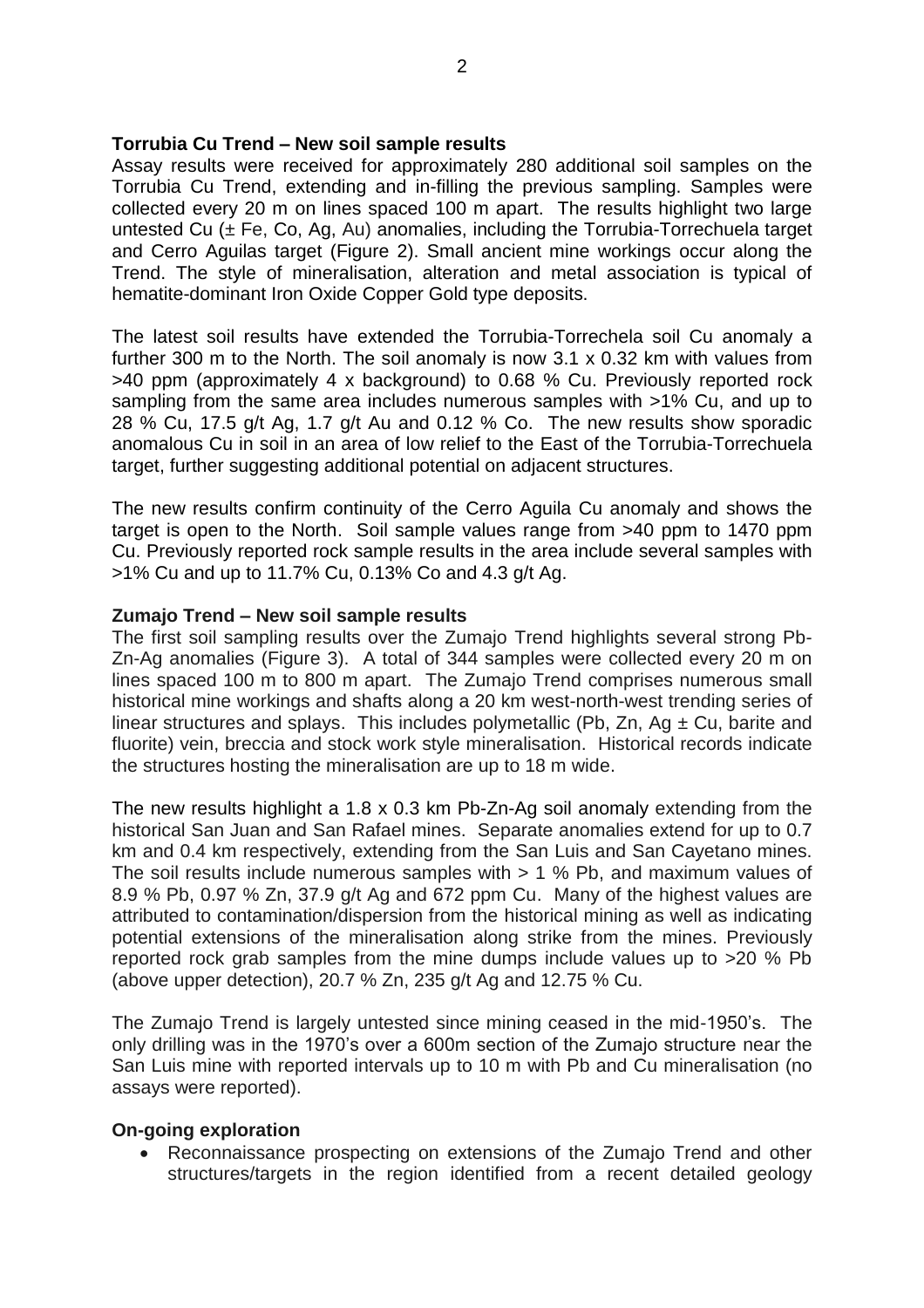interpretation.

- Approximately 10-15 line-kilometres of Induce Polarity (IP) and Magneto Tellurics (AMT) is planned for February over Cu and Pb-Zn-Ag targets.
- Drilling anticipated to commence in the second quarter, 2018.

## **Analytical methods and Quality Control**

All samples were submitted to ALS Laboratories in Seville, Spain. Rock samples were crushed, split and pulverized and then analyzed with a 36 element Mass spectrometry and ICP-AES analysis following a 4-acid digestion. Au was determined by 30g Fire Assay with ICP-AES finish. Rocks returning above detection for Cu, Pb and Zn were re-assayed using an ore grade analysis by conventional ICP-AES with a 4-acid digestion. All soil samples were dried and sieved to -180um in the laboratory and subject to aqua regia and/or 4-acid digest and assayed by Super Trace ICP for a large multi-element suite (up to 53 elements, including Au) and a selection of samples assayed for comparison by 30g Fire Assay with ICP-AES finish for gold. Quality Control procedures included review of ALS duplicates and checks, field duplicates, non-sequential sample numbering and results compared for a large selection of samples using aqua regia digestion versus mixed acid digestion, and Fire Assay versus ICP for Au. All samples were collected and transported under close supervision by experienced Geologists.

### **Qualified Person**

Robert Baxter (FAusIMM), a Director of Pan Global Resources and a qualified person as defined by National Instrument 43-101, has reviewed the scientific and technical information that forms the basis for this news release. Mr. Baxter is not independent of the Company.

### **About Pan Global Resources**

Pan Global Resources Inc. is actively engaged in base and precious metal exploration in Spain, and is pursuing opportunities from exploration through to mine development.

On behalf of the Board of Directors [www.panglobalresources.com.](http://www.panglobalresources.com/)

FOR FURTHER INFORMATION PLEASE CONTACT: MICHELLE BORROMEO Investor Relations E-mail: [mborromeo@panglobalresources.com](mailto:mborromeo@panglobalresources.com) Phone: +1 604-715-6845

TIM MOODY President & CEO E-mail: [tmoody@panglobalresources.com](mailto:tmoody@panglobalresources.com)

Statements which are not purely historical are forward-looking statements, including any statements regarding beliefs, plans, expectations or intentions regarding the future. It is important to note that actual outcomes and the Company's actual results could differ materially from those in such forward-looking statements. Risks and uncertainties include, but are not limited to, economic, competitive, governmental,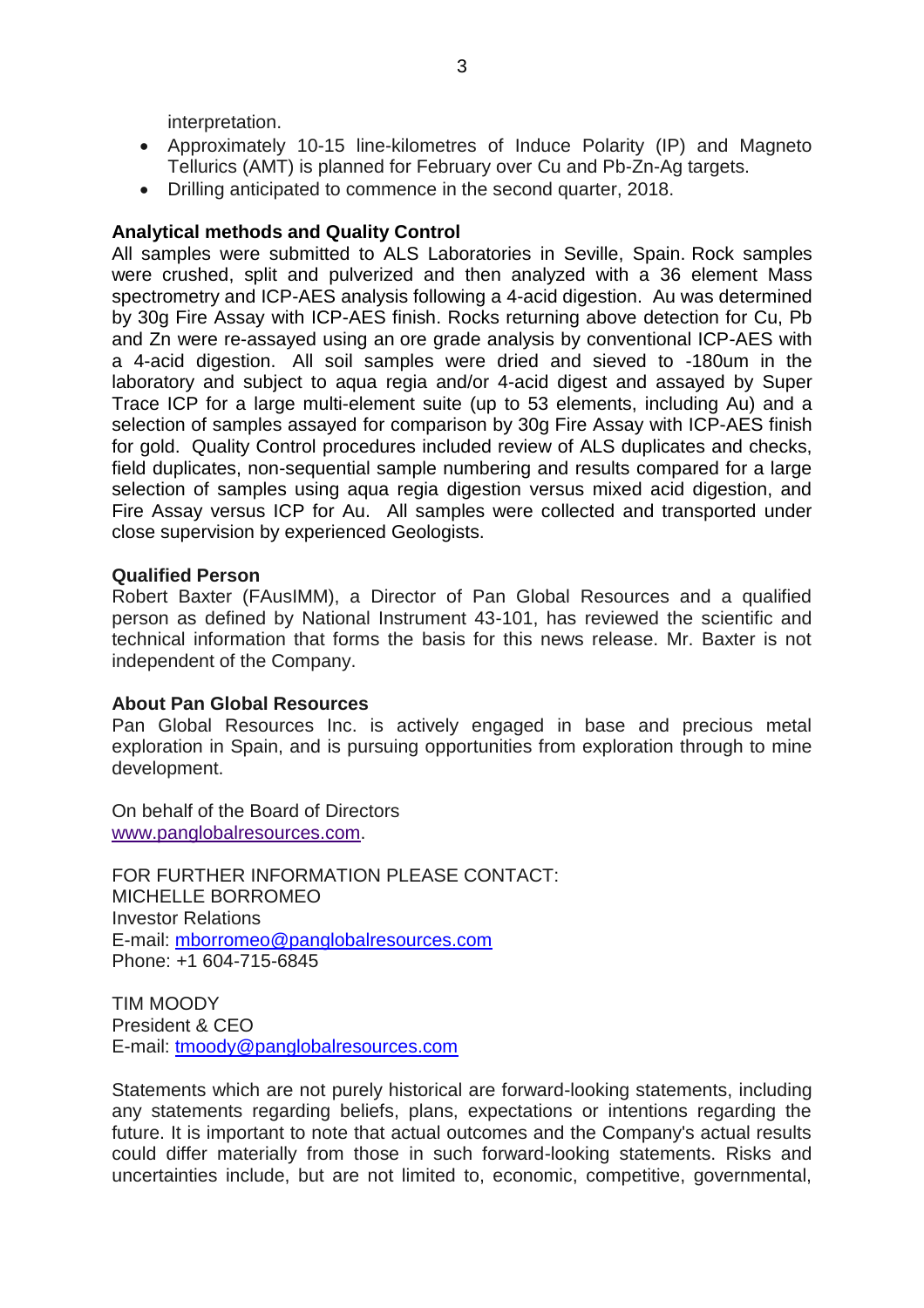environmental and technological factors that may affect the Company's operations, markets, products and prices. Readers should refer to the risk disclosures outlined in the Company's Management Discussion and Analysis of its audited financial statements filed with the British Columbia Securities Commission.

NEITHER TSX VENTURE EXCHANGE NOR ITS REGULATION SERVICES PROVIDER (AS THAT TERM IS DEFINED IN THE POLICIES OF THE TSX VENTURE EXCHANGE) ACCEPTS RESPONSIBILITY FOR THE ADEQUACY OR ACCURACY OF THIS RELEASE.



Figure 1 – Aguilas Project Location